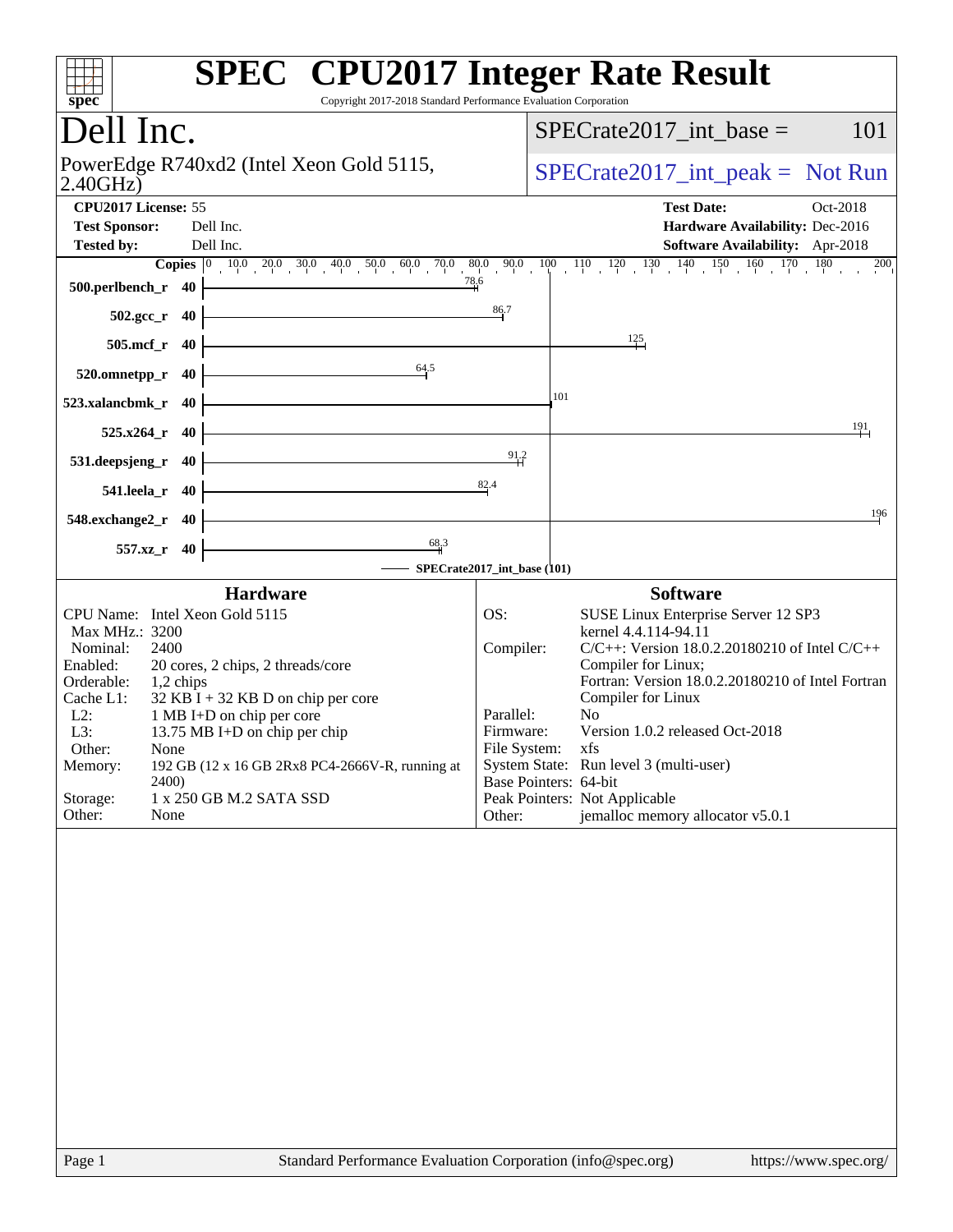

Copyright 2017-2018 Standard Performance Evaluation Corporation

# Dell Inc.

2.40GHz) PowerEdge R740xd2 (Intel Xeon Gold 5115,  $\vert$  [SPECrate2017\\_int\\_peak =](http://www.spec.org/auto/cpu2017/Docs/result-fields.html#SPECrate2017intpeak) Not Run

SPECrate2017 int\_base =  $101$ 

**[CPU2017 License:](http://www.spec.org/auto/cpu2017/Docs/result-fields.html#CPU2017License)** 55 **[Test Date:](http://www.spec.org/auto/cpu2017/Docs/result-fields.html#TestDate)** Oct-2018 **[Test Sponsor:](http://www.spec.org/auto/cpu2017/Docs/result-fields.html#TestSponsor)** Dell Inc. **[Hardware Availability:](http://www.spec.org/auto/cpu2017/Docs/result-fields.html#HardwareAvailability)** Dec-2016 **[Tested by:](http://www.spec.org/auto/cpu2017/Docs/result-fields.html#Testedby)** Dell Inc. **[Software Availability:](http://www.spec.org/auto/cpu2017/Docs/result-fields.html#SoftwareAvailability)** Apr-2018

### **[Results Table](http://www.spec.org/auto/cpu2017/Docs/result-fields.html#ResultsTable)**

|                           | <b>Base</b>   |                |                |                | <b>Peak</b> |                |       |               |                |              |                |              |                |              |
|---------------------------|---------------|----------------|----------------|----------------|-------------|----------------|-------|---------------|----------------|--------------|----------------|--------------|----------------|--------------|
| <b>Benchmark</b>          | <b>Copies</b> | <b>Seconds</b> | Ratio          | <b>Seconds</b> | Ratio       | <b>Seconds</b> | Ratio | <b>Copies</b> | <b>Seconds</b> | <b>Ratio</b> | <b>Seconds</b> | <b>Ratio</b> | <b>Seconds</b> | <b>Ratio</b> |
| 500.perlbench_r           | 40            | 800            | 79.6           | 810            | 78.6        |                |       |               |                |              |                |              |                |              |
| $502.\text{sec}\text{r}$  | 40            | 653            | 86.7           | 652            | 86.9        |                |       |               |                |              |                |              |                |              |
| $505$ .mcf $r$            | 40            | 505            | 128            | 515            | 125         |                |       |               |                |              |                |              |                |              |
| 520.omnetpp_r             | 40            | 810            | 64.8           | 814            | 64.5        |                |       |               |                |              |                |              |                |              |
| 523.xalancbmk r           | 40            | 418            | 101            | <u>419</u>     | <b>101</b>  |                |       |               |                |              |                |              |                |              |
| 525.x264 r                | 40            | 363            | 193            | 368            | <u>191</u>  |                |       |               |                |              |                |              |                |              |
| 531.deepsjeng_r           | 40            | 495            | 92.6           | 503            | 91.2        |                |       |               |                |              |                |              |                |              |
| 541.leela r               | 40            | 803            | 82.5           | 803            | 82.4        |                |       |               |                |              |                |              |                |              |
| 548.exchange2_r           | 40            | 535            | <u>196</u>     | 534            | 196         |                |       |               |                |              |                |              |                |              |
| 557.xz                    | 40            | 625            | 69.1           | 632            | 68.3        |                |       |               |                |              |                |              |                |              |
| $SPECrate2017$ int base = |               |                | 101            |                |             |                |       |               |                |              |                |              |                |              |
| $SPECrate2017$ int peak = |               |                | <b>Not Run</b> |                |             |                |       |               |                |              |                |              |                |              |

Results appear in the [order in which they were run](http://www.spec.org/auto/cpu2017/Docs/result-fields.html#RunOrder). Bold underlined text [indicates a median measurement.](http://www.spec.org/auto/cpu2017/Docs/result-fields.html#Median)

#### **[Submit Notes](http://www.spec.org/auto/cpu2017/Docs/result-fields.html#SubmitNotes)**

 The numactl mechanism was used to bind copies to processors. The config file option 'submit' was used to generate numactl commands to bind each copy to a specific processor. For details, please see the config file.

### **[Operating System Notes](http://www.spec.org/auto/cpu2017/Docs/result-fields.html#OperatingSystemNotes)**

Stack size set to unlimited using "ulimit -s unlimited"

### **[General Notes](http://www.spec.org/auto/cpu2017/Docs/result-fields.html#GeneralNotes)**

Environment variables set by runcpu before the start of the run: LD\_LIBRARY\_PATH = "/home/cpu2017/lib/ia32:/home/cpu2017/lib/intel64:/home/cpu2017/je5.0.1-32:/home/cpu2017/je5.0.1-64" Binaries compiled on a system with 1x Intel Core i7-4790 CPU + 32GB RAM memory using Redhat Enterprise Linux 7.4 Yes: The test sponsor attests, as of date of publication, that CVE-2017-5754 (Meltdown) is mitigated in the system as tested and documented. Yes: The test sponsor attests, as of date of publication, that CVE-2017-5753 (Spectre variant 1) is mitigated in the system as tested and documented. Yes: The test sponsor attests, as of date of publication, that CVE-2017-5715 (Spectre variant 2) is mitigated in the system as tested and documented. Transparent Huge Pages enabled by default Prior to runcpu invocation Filesystem page cache synced and cleared with: sync; echo 3> /proc/sys/vm/drop\_caches runcpu command invoked through numactl i.e.:

**(Continued on next page)**

| Page 2 | Standard Performance Evaluation Corporation (info@spec.org) | https://www.spec.org/ |
|--------|-------------------------------------------------------------|-----------------------|
|--------|-------------------------------------------------------------|-----------------------|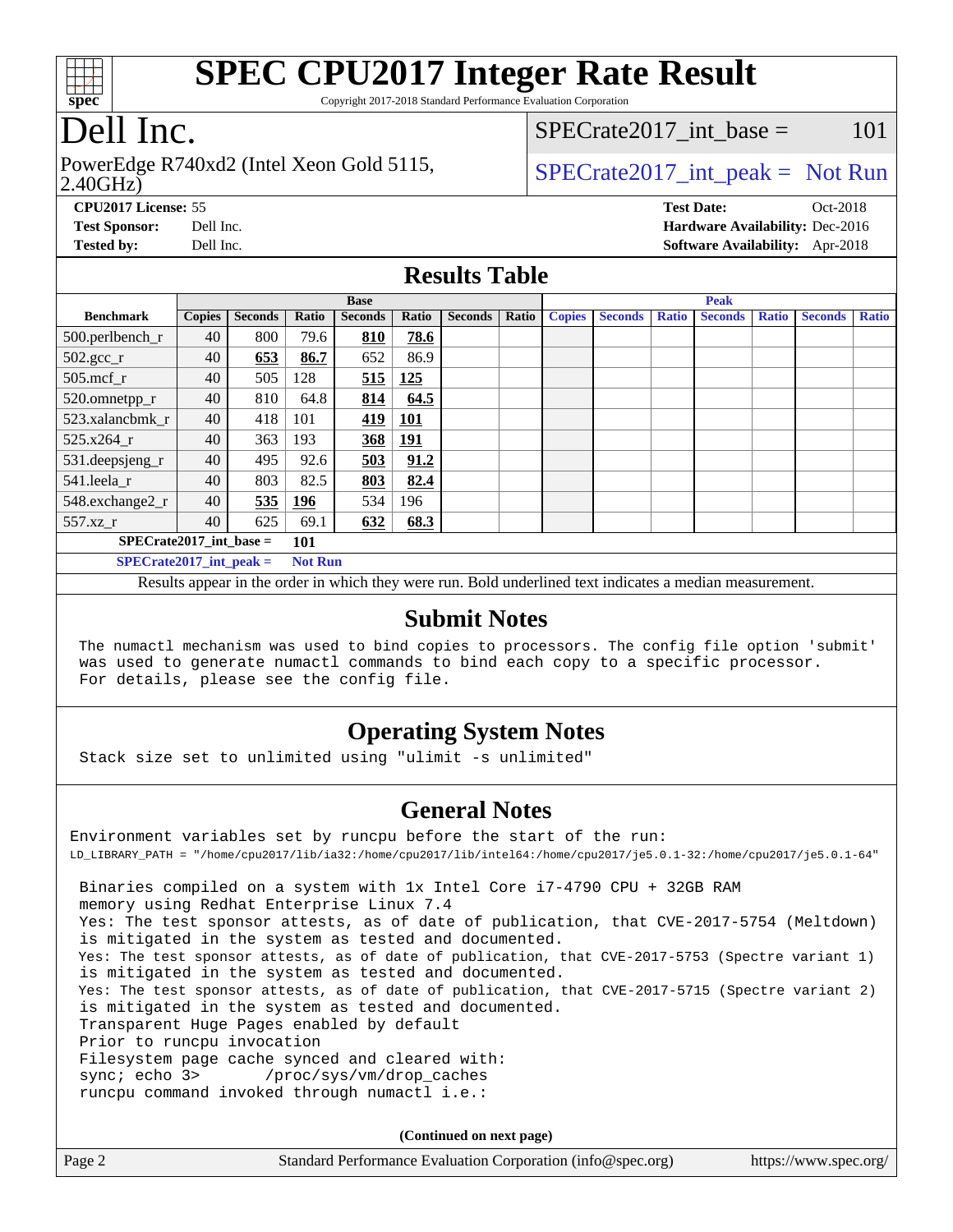

Copyright 2017-2018 Standard Performance Evaluation Corporation

### Dell Inc.

2.40GHz) PowerEdge R740xd2 (Intel Xeon Gold 5115,  $\vert$  [SPECrate2017\\_int\\_peak =](http://www.spec.org/auto/cpu2017/Docs/result-fields.html#SPECrate2017intpeak) Not Run

 $SPECTate2017\_int\_base = 101$ 

**[CPU2017 License:](http://www.spec.org/auto/cpu2017/Docs/result-fields.html#CPU2017License)** 55 **[Test Date:](http://www.spec.org/auto/cpu2017/Docs/result-fields.html#TestDate)** Oct-2018 **[Test Sponsor:](http://www.spec.org/auto/cpu2017/Docs/result-fields.html#TestSponsor)** Dell Inc. **[Hardware Availability:](http://www.spec.org/auto/cpu2017/Docs/result-fields.html#HardwareAvailability)** Dec-2016 **[Tested by:](http://www.spec.org/auto/cpu2017/Docs/result-fields.html#Testedby)** Dell Inc. **[Software Availability:](http://www.spec.org/auto/cpu2017/Docs/result-fields.html#SoftwareAvailability)** Apr-2018

#### **[General Notes \(Continued\)](http://www.spec.org/auto/cpu2017/Docs/result-fields.html#GeneralNotes)**

 numactl --interleave=all runcpu <etc> jemalloc, a general purpose malloc implementation built with the RedHat Enterprise 7.4, and the system compiler gcc 4.8.5 sources available from jemalloc.net or <https://github.com/jemalloc/jemalloc/releases>

### **[Platform Notes](http://www.spec.org/auto/cpu2017/Docs/result-fields.html#PlatformNotes)**

Page 3 Standard Performance Evaluation Corporation [\(info@spec.org\)](mailto:info@spec.org) <https://www.spec.org/> BIOS settings: Virtualization Technology Disabled System Profile set to Custom CPU Performance set to Maximum Performance C States set to Autonomous C1E Disabled Uncore Frequency set to Dynamic Energy Efficiency Policy set to Performance Memory Patrol Scrub Disabled Logical Processor Enabled CPU Interconnect Bus Link Power Management Disabled PCI ASPM L1 Link Power Management Disabled Sysinfo program /home/cpu2017/bin/sysinfo Rev: r5974 of 2018-05-19 9bcde8f2999c33d61f64985e45859ea9 running on linux-m8ku Tue Oct 30 11:28:02 2018 SUT (System Under Test) info as seen by some common utilities. For more information on this section, see <https://www.spec.org/cpu2017/Docs/config.html#sysinfo> From /proc/cpuinfo model name : Intel(R) Xeon(R) Gold 5115 CPU @ 2.40GHz 2 "physical id"s (chips) 40 "processors" cores, siblings (Caution: counting these is hw and system dependent. The following excerpts from /proc/cpuinfo might not be reliable. Use with caution.) cpu cores : 10 siblings : 20 physical 0: cores 0 1 2 3 4 8 9 10 11 12 physical 1: cores 0 1 2 3 4 8 9 10 11 12 From lscpu: Architecture: x86\_64 CPU op-mode(s): 32-bit, 64-bit Byte Order: Little Endian  $CPU(s):$  40 On-line CPU(s) list: 0-39 Thread(s) per core: 2 Core(s) per socket: 10 **(Continued on next page)**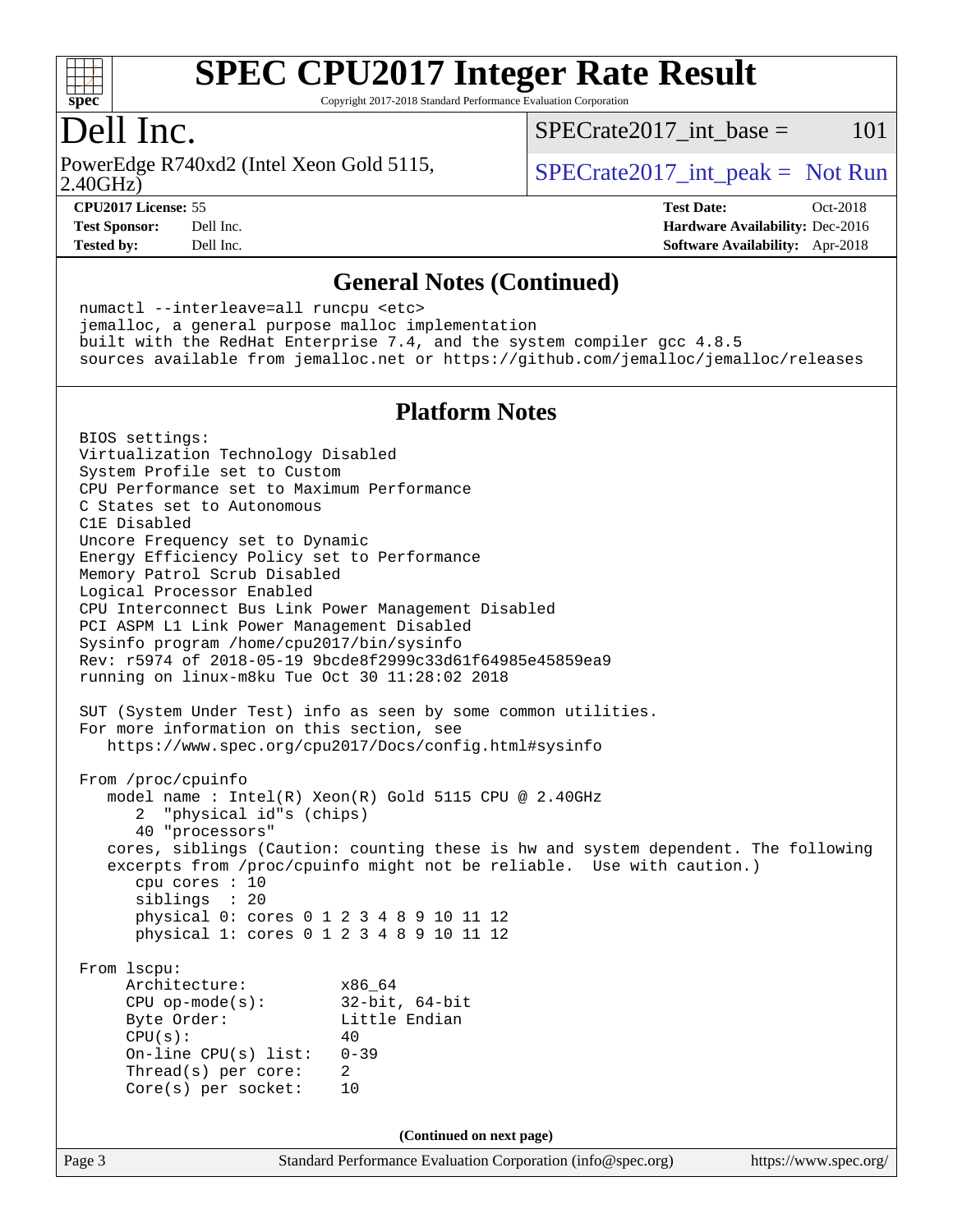

Copyright 2017-2018 Standard Performance Evaluation Corporation

# Dell Inc.

PowerEdge R740xd2 (Intel Xeon Gold 5115, 2.40GHz)

 $SPECTate2017\_int\_base = 101$ 

 $SPECTate 2017\_int\_peak = Not Run$ 

**[CPU2017 License:](http://www.spec.org/auto/cpu2017/Docs/result-fields.html#CPU2017License)** 55 **[Test Date:](http://www.spec.org/auto/cpu2017/Docs/result-fields.html#TestDate)** Oct-2018 **[Test Sponsor:](http://www.spec.org/auto/cpu2017/Docs/result-fields.html#TestSponsor)** Dell Inc. **[Hardware Availability:](http://www.spec.org/auto/cpu2017/Docs/result-fields.html#HardwareAvailability)** Dec-2016 **[Tested by:](http://www.spec.org/auto/cpu2017/Docs/result-fields.html#Testedby)** Dell Inc. **[Software Availability:](http://www.spec.org/auto/cpu2017/Docs/result-fields.html#SoftwareAvailability)** Apr-2018

#### **[Platform Notes \(Continued\)](http://www.spec.org/auto/cpu2017/Docs/result-fields.html#PlatformNotes)**

| Page 4   |                                                                          | Standard Performance Evaluation Corporation (info@spec.org)                                                                                                                                                                                                                                                                                                                                                                                                                                                                                                                                                                                                                                                                                                                                                                                                                                                                                                                          | https://www.spec.org/ |
|----------|--------------------------------------------------------------------------|--------------------------------------------------------------------------------------------------------------------------------------------------------------------------------------------------------------------------------------------------------------------------------------------------------------------------------------------------------------------------------------------------------------------------------------------------------------------------------------------------------------------------------------------------------------------------------------------------------------------------------------------------------------------------------------------------------------------------------------------------------------------------------------------------------------------------------------------------------------------------------------------------------------------------------------------------------------------------------------|-----------------------|
|          |                                                                          | (Continued on next page)                                                                                                                                                                                                                                                                                                                                                                                                                                                                                                                                                                                                                                                                                                                                                                                                                                                                                                                                                             |                       |
|          | From /proc/meminfo<br>MemTotal:<br>197608068 kB<br>HugePages_Total:<br>0 |                                                                                                                                                                                                                                                                                                                                                                                                                                                                                                                                                                                                                                                                                                                                                                                                                                                                                                                                                                                      |                       |
| 0:<br>1: | 10<br>21<br>21<br>10                                                     |                                                                                                                                                                                                                                                                                                                                                                                                                                                                                                                                                                                                                                                                                                                                                                                                                                                                                                                                                                                      |                       |
|          | node 0 1                                                                 |                                                                                                                                                                                                                                                                                                                                                                                                                                                                                                                                                                                                                                                                                                                                                                                                                                                                                                                                                                                      |                       |
|          | node 1 free: 96395 MB<br>node distances:                                 |                                                                                                                                                                                                                                                                                                                                                                                                                                                                                                                                                                                                                                                                                                                                                                                                                                                                                                                                                                                      |                       |
|          | node 1 size: 96748 MB                                                    |                                                                                                                                                                                                                                                                                                                                                                                                                                                                                                                                                                                                                                                                                                                                                                                                                                                                                                                                                                                      |                       |
|          |                                                                          | node 1 cpus: 1 3 5 7 9 11 13 15 17 19 21 23 25 27 29 31 33 35 37 39                                                                                                                                                                                                                                                                                                                                                                                                                                                                                                                                                                                                                                                                                                                                                                                                                                                                                                                  |                       |
|          | node 0 free: 95813 MB                                                    |                                                                                                                                                                                                                                                                                                                                                                                                                                                                                                                                                                                                                                                                                                                                                                                                                                                                                                                                                                                      |                       |
|          | node 0 size: 96228 MB                                                    |                                                                                                                                                                                                                                                                                                                                                                                                                                                                                                                                                                                                                                                                                                                                                                                                                                                                                                                                                                                      |                       |
|          | $available: 2 nodes (0-1)$                                               | node 0 cpus: 0 2 4 6 8 10 12 14 16 18 20 22 24 26 28 30 32 34 36 38                                                                                                                                                                                                                                                                                                                                                                                                                                                                                                                                                                                                                                                                                                                                                                                                                                                                                                                  |                       |
|          | physical chip.                                                           |                                                                                                                                                                                                                                                                                                                                                                                                                                                                                                                                                                                                                                                                                                                                                                                                                                                                                                                                                                                      |                       |
|          |                                                                          | From numactl --hardware WARNING: a numactl 'node' might or might not correspond to a                                                                                                                                                                                                                                                                                                                                                                                                                                                                                                                                                                                                                                                                                                                                                                                                                                                                                                 |                       |
|          | /proc/cpuinfo cache data<br>cache size : 14080 KB                        |                                                                                                                                                                                                                                                                                                                                                                                                                                                                                                                                                                                                                                                                                                                                                                                                                                                                                                                                                                                      |                       |
|          | NUMA node0 CPU(s):<br>NUMA nodel $CPU(s):$<br>Flags:                     | 0, 2, 4, 6, 8, 10, 12, 14, 16, 18, 20, 22, 24, 26, 28, 30, 32, 34, 36, 38<br>1, 3, 5, 7, 9, 11, 13, 15, 17, 19, 21, 23, 25, 27, 29, 31, 33, 35, 37, 39<br>fpu vme de pse tsc msr pae mce cx8 apic sep mtrr pge mca cmov<br>pat pse36 clflush dts acpi mmx fxsr sse sse2 ss ht tm pbe syscall nx pdpelgb rdtscp<br>lm constant_tsc art arch_perfmon pebs bts rep_good nopl xtopology nonstop_tsc<br>aperfmperf eagerfpu pni pclmulqdq dtes64 monitor ds_cpl vmx smx est tm2 ssse3 sdbg<br>fma cx16 xtpr pdcm pcid dca sse4_1 sse4_2 x2apic movbe popcnt tsc_deadline_timer aes<br>xsave avx f16c rdrand lahf_lm abm 3dnowprefetch ida arat epb invpcid_single pln pts<br>dtherm intel_pt rsb_ctxsw spec_ctrl retpoline kaiser tpr_shadow vnmi flexpriority<br>ept vpid fsgsbase tsc_adjust bmil hle avx2 smep bmi2 erms invpcid rtm cqm mpx<br>avx512f avx512dq rdseed adx smap clflushopt clwb avx512cd avx512bw avx512vl xsaveopt<br>xsavec xgetbvl cqm_llc cqm_occup_llc pku ospke |                       |
|          | L3 cache:                                                                | 14080K                                                                                                                                                                                                                                                                                                                                                                                                                                                                                                                                                                                                                                                                                                                                                                                                                                                                                                                                                                               |                       |
|          | Lli cache:<br>L2 cache:                                                  | 32K<br>1024K                                                                                                                                                                                                                                                                                                                                                                                                                                                                                                                                                                                                                                                                                                                                                                                                                                                                                                                                                                         |                       |
|          | L1d cache:                                                               | 32K                                                                                                                                                                                                                                                                                                                                                                                                                                                                                                                                                                                                                                                                                                                                                                                                                                                                                                                                                                                  |                       |
|          | Virtualization:                                                          | $VT - x$                                                                                                                                                                                                                                                                                                                                                                                                                                                                                                                                                                                                                                                                                                                                                                                                                                                                                                                                                                             |                       |
|          | BogoMIPS:                                                                | 4788.76                                                                                                                                                                                                                                                                                                                                                                                                                                                                                                                                                                                                                                                                                                                                                                                                                                                                                                                                                                              |                       |
|          | CPU MHz:                                                                 | 2394.384                                                                                                                                                                                                                                                                                                                                                                                                                                                                                                                                                                                                                                                                                                                                                                                                                                                                                                                                                                             |                       |
|          | Model name:<br>Stepping:                                                 | $Intel(R)$ Xeon $(R)$ Gold 5115 CPU @ 2.40GHz<br>4                                                                                                                                                                                                                                                                                                                                                                                                                                                                                                                                                                                                                                                                                                                                                                                                                                                                                                                                   |                       |
|          | Model:                                                                   | 85                                                                                                                                                                                                                                                                                                                                                                                                                                                                                                                                                                                                                                                                                                                                                                                                                                                                                                                                                                                   |                       |
|          | CPU family:                                                              | 6                                                                                                                                                                                                                                                                                                                                                                                                                                                                                                                                                                                                                                                                                                                                                                                                                                                                                                                                                                                    |                       |
|          | NUMA $node(s):$<br>Vendor ID:                                            | GenuineIntel                                                                                                                                                                                                                                                                                                                                                                                                                                                                                                                                                                                                                                                                                                                                                                                                                                                                                                                                                                         |                       |
|          | Socket(s):                                                               | $\overline{a}$<br>2                                                                                                                                                                                                                                                                                                                                                                                                                                                                                                                                                                                                                                                                                                                                                                                                                                                                                                                                                                  |                       |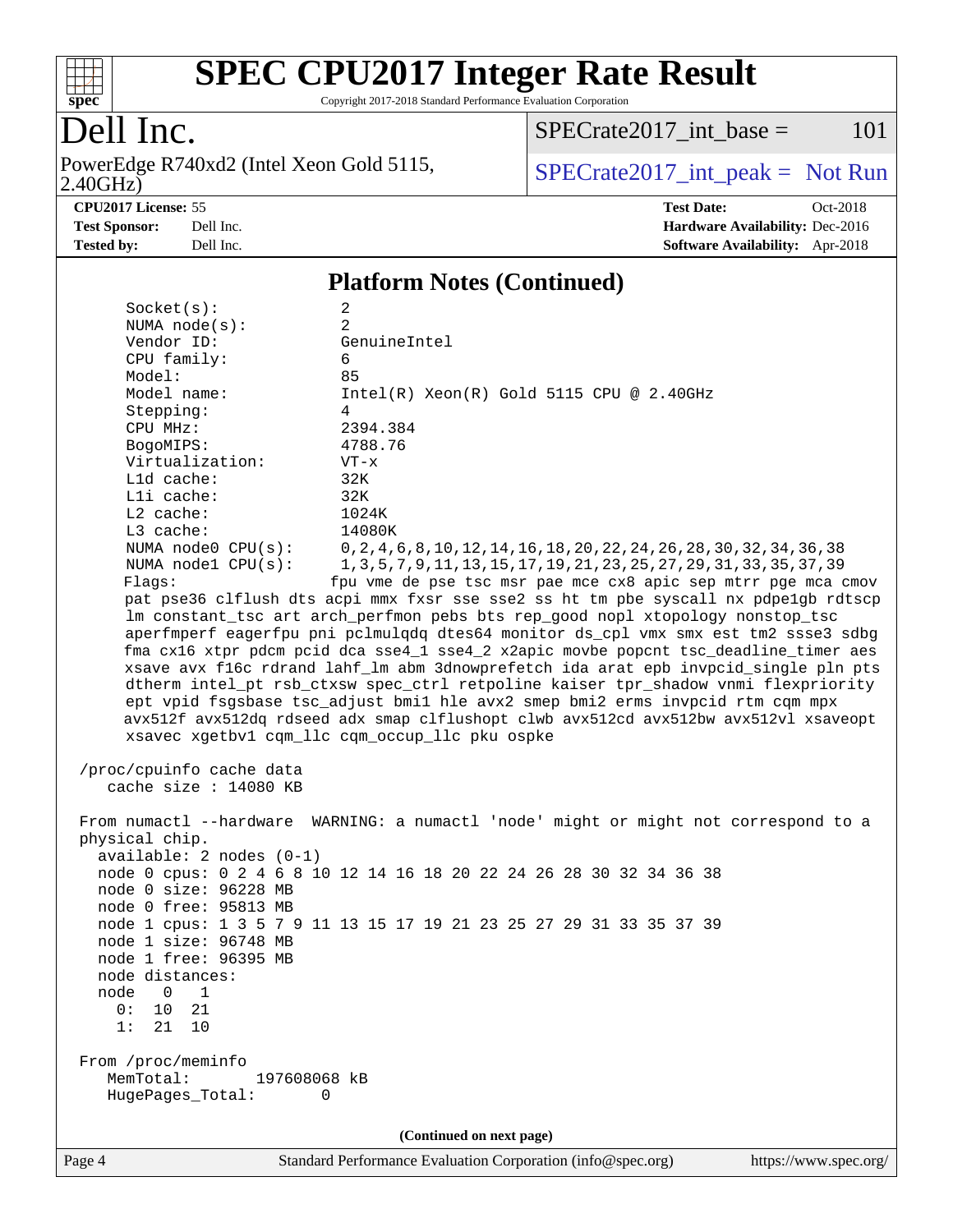

Copyright 2017-2018 Standard Performance Evaluation Corporation

### Dell Inc.

2.40GHz) PowerEdge R740xd2 (Intel Xeon Gold 5115,  $\text{SPECrate2017\_int\_peak} = \text{Not Run}$ 

 $SPECTate2017$  int base = 101

**[CPU2017 License:](http://www.spec.org/auto/cpu2017/Docs/result-fields.html#CPU2017License)** 55 **[Test Date:](http://www.spec.org/auto/cpu2017/Docs/result-fields.html#TestDate)** Oct-2018 **[Test Sponsor:](http://www.spec.org/auto/cpu2017/Docs/result-fields.html#TestSponsor)** Dell Inc. **[Hardware Availability:](http://www.spec.org/auto/cpu2017/Docs/result-fields.html#HardwareAvailability)** Dec-2016 **[Tested by:](http://www.spec.org/auto/cpu2017/Docs/result-fields.html#Testedby)** Dell Inc. **[Software Availability:](http://www.spec.org/auto/cpu2017/Docs/result-fields.html#SoftwareAvailability)** Apr-2018

#### **[Platform Notes \(Continued\)](http://www.spec.org/auto/cpu2017/Docs/result-fields.html#PlatformNotes)**

 Hugepagesize: 2048 kB /usr/bin/lsb\_release -d SUSE Linux Enterprise Server 12 SP3 From /etc/\*release\* /etc/\*version\* SuSE-release: SUSE Linux Enterprise Server 12 (x86\_64) VERSION = 12 PATCHLEVEL = 3 # This file is deprecated and will be removed in a future service pack or release. # Please check /etc/os-release for details about this release. os-release: NAME="SLES" VERSION="12-SP3" VERSION\_ID="12.3" PRETTY\_NAME="SUSE Linux Enterprise Server 12 SP3" ID="sles" ANSI\_COLOR="0;32" CPE\_NAME="cpe:/o:suse:sles:12:sp3" uname -a: Linux linux-m8ku 4.4.114-94.11-default #1 SMP Thu Feb 1 19:28:26 UTC 2018 (4309ff9) x86\_64 x86\_64 x86\_64 GNU/Linux Kernel self-reported vulnerability status: CVE-2017-5754 (Meltdown): Mitigation: PTI CVE-2017-5753 (Spectre variant 1): Mitigation: Barriers CVE-2017-5715 (Spectre variant 2): Mitigation: IBRS+IBPB run-level 3 Oct 30 11:14 last=5 SPEC is set to: /home/cpu2017 Filesystem Type Size Used Avail Use% Mounted on /dev/sdab4 xfs 182G 4.0G 178G 3% /home Additional information from dmidecode follows. WARNING: Use caution when you interpret this section. The 'dmidecode' program reads system data which is "intended to allow hardware to be accurately determined", but the intent may not be met, as there are frequent changes to hardware, firmware, and the "DMTF SMBIOS" standard. BIOS Dell Inc. 1.0.2 10/19/2018 Memory: 12x 002C04B3002C 18ASF2G72PDZ-2G6E1 16 GB 2 rank 2666, configured at 2400 4x Not Specified Not Specified (End of data from sysinfo program)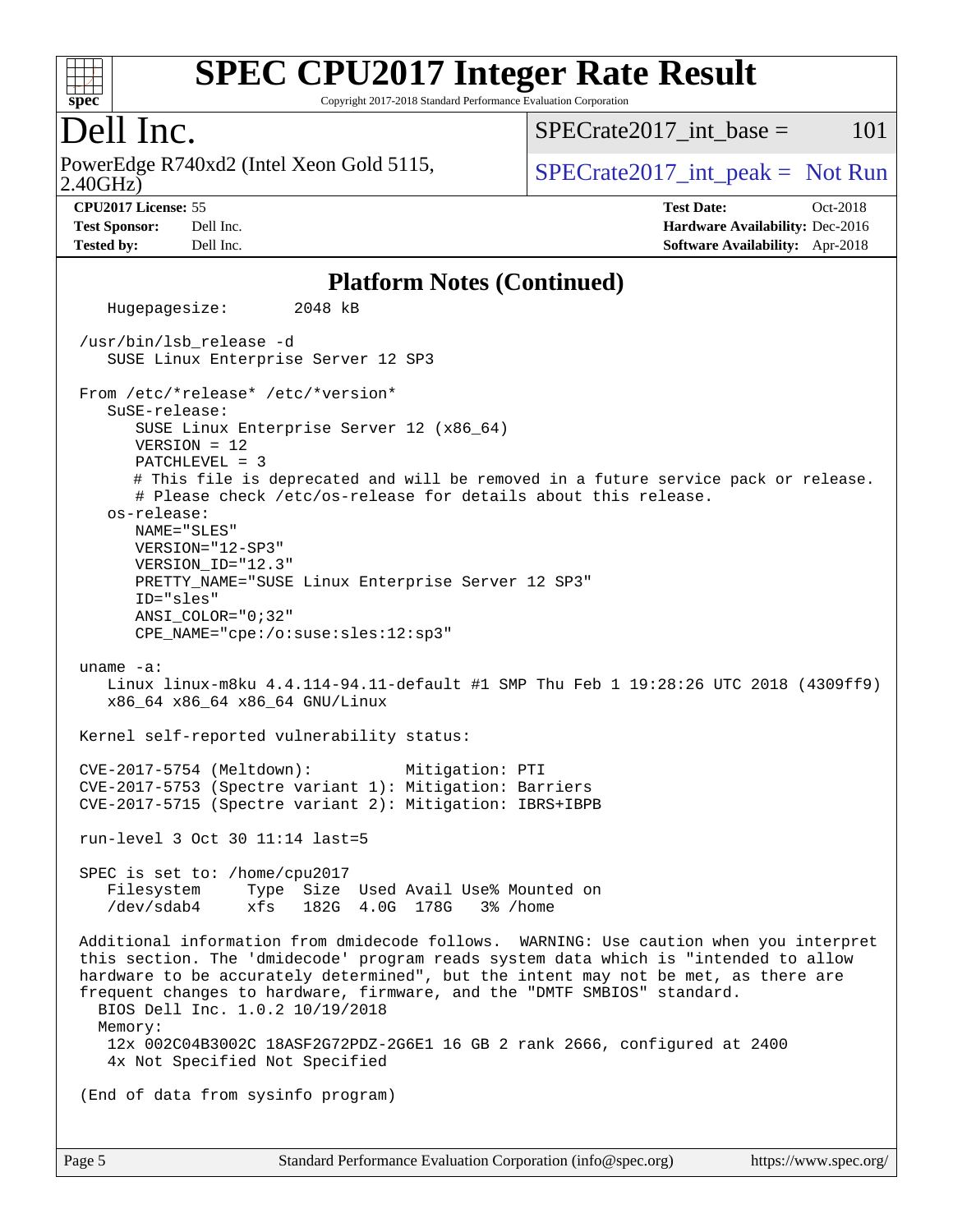

Copyright 2017-2018 Standard Performance Evaluation Corporation

# Dell Inc.

2.40GHz) PowerEdge R740xd2 (Intel Xeon Gold 5115,  $\vert$  [SPECrate2017\\_int\\_peak =](http://www.spec.org/auto/cpu2017/Docs/result-fields.html#SPECrate2017intpeak) Not Run

 $SPECTate2017\_int\_base = 101$ 

**[Tested by:](http://www.spec.org/auto/cpu2017/Docs/result-fields.html#Testedby)** Dell Inc. **[Software Availability:](http://www.spec.org/auto/cpu2017/Docs/result-fields.html#SoftwareAvailability)** Apr-2018

**[CPU2017 License:](http://www.spec.org/auto/cpu2017/Docs/result-fields.html#CPU2017License)** 55 **[Test Date:](http://www.spec.org/auto/cpu2017/Docs/result-fields.html#TestDate)** Oct-2018 **[Test Sponsor:](http://www.spec.org/auto/cpu2017/Docs/result-fields.html#TestSponsor)** Dell Inc. **[Hardware Availability:](http://www.spec.org/auto/cpu2017/Docs/result-fields.html#HardwareAvailability)** Dec-2016

### **[Compiler Version Notes](http://www.spec.org/auto/cpu2017/Docs/result-fields.html#CompilerVersionNotes)**

| 500.perlbench $r(base)$ 502.qcc $r(base)$ 505.mcf $r(base)$ 525.x264 $r(base)$<br>CC<br>$557.xx$ $r(base)$ |
|------------------------------------------------------------------------------------------------------------|
| $\text{icc}$ (ICC) 18.0.2 20180210<br>Copyright (C) 1985-2018 Intel Corporation. All rights reserved.      |
| CXXC 520.omnetpp $r(base)$ 523.xalancbmk $r(base)$ 531.deepsjeng $r(base)$<br>$541.$ leela $r(base)$       |
| icpc (ICC) 18.0.2 20180210<br>Copyright (C) 1985-2018 Intel Corporation. All rights reserved.              |
| FC 548. exchange2 r(base)                                                                                  |
| ifort (IFORT) 18.0.2 20180210<br>Copyright (C) 1985-2018 Intel Corporation. All rights reserved.           |

### **[Base Compiler Invocation](http://www.spec.org/auto/cpu2017/Docs/result-fields.html#BaseCompilerInvocation)**

[C benchmarks](http://www.spec.org/auto/cpu2017/Docs/result-fields.html#Cbenchmarks): [icc -m64 -std=c11](http://www.spec.org/cpu2017/results/res2018q4/cpu2017-20181112-09547.flags.html#user_CCbase_intel_icc_64bit_c11_33ee0cdaae7deeeab2a9725423ba97205ce30f63b9926c2519791662299b76a0318f32ddfffdc46587804de3178b4f9328c46fa7c2b0cd779d7a61945c91cd35)

[C++ benchmarks:](http://www.spec.org/auto/cpu2017/Docs/result-fields.html#CXXbenchmarks) [icpc -m64](http://www.spec.org/cpu2017/results/res2018q4/cpu2017-20181112-09547.flags.html#user_CXXbase_intel_icpc_64bit_4ecb2543ae3f1412ef961e0650ca070fec7b7afdcd6ed48761b84423119d1bf6bdf5cad15b44d48e7256388bc77273b966e5eb805aefd121eb22e9299b2ec9d9)

[Fortran benchmarks](http://www.spec.org/auto/cpu2017/Docs/result-fields.html#Fortranbenchmarks): [ifort -m64](http://www.spec.org/cpu2017/results/res2018q4/cpu2017-20181112-09547.flags.html#user_FCbase_intel_ifort_64bit_24f2bb282fbaeffd6157abe4f878425411749daecae9a33200eee2bee2fe76f3b89351d69a8130dd5949958ce389cf37ff59a95e7a40d588e8d3a57e0c3fd751)

# **[Base Portability Flags](http://www.spec.org/auto/cpu2017/Docs/result-fields.html#BasePortabilityFlags)**

 500.perlbench\_r: [-DSPEC\\_LP64](http://www.spec.org/cpu2017/results/res2018q4/cpu2017-20181112-09547.flags.html#b500.perlbench_r_basePORTABILITY_DSPEC_LP64) [-DSPEC\\_LINUX\\_X64](http://www.spec.org/cpu2017/results/res2018q4/cpu2017-20181112-09547.flags.html#b500.perlbench_r_baseCPORTABILITY_DSPEC_LINUX_X64) 502.gcc\_r: [-DSPEC\\_LP64](http://www.spec.org/cpu2017/results/res2018q4/cpu2017-20181112-09547.flags.html#suite_basePORTABILITY502_gcc_r_DSPEC_LP64) 505.mcf\_r: [-DSPEC\\_LP64](http://www.spec.org/cpu2017/results/res2018q4/cpu2017-20181112-09547.flags.html#suite_basePORTABILITY505_mcf_r_DSPEC_LP64) 520.omnetpp\_r: [-DSPEC\\_LP64](http://www.spec.org/cpu2017/results/res2018q4/cpu2017-20181112-09547.flags.html#suite_basePORTABILITY520_omnetpp_r_DSPEC_LP64) 523.xalancbmk\_r: [-DSPEC\\_LP64](http://www.spec.org/cpu2017/results/res2018q4/cpu2017-20181112-09547.flags.html#suite_basePORTABILITY523_xalancbmk_r_DSPEC_LP64) [-DSPEC\\_LINUX](http://www.spec.org/cpu2017/results/res2018q4/cpu2017-20181112-09547.flags.html#b523.xalancbmk_r_baseCXXPORTABILITY_DSPEC_LINUX) 525.x264\_r: [-DSPEC\\_LP64](http://www.spec.org/cpu2017/results/res2018q4/cpu2017-20181112-09547.flags.html#suite_basePORTABILITY525_x264_r_DSPEC_LP64) 531.deepsjeng\_r: [-DSPEC\\_LP64](http://www.spec.org/cpu2017/results/res2018q4/cpu2017-20181112-09547.flags.html#suite_basePORTABILITY531_deepsjeng_r_DSPEC_LP64)

**(Continued on next page)**

Page 6 Standard Performance Evaluation Corporation [\(info@spec.org\)](mailto:info@spec.org) <https://www.spec.org/>